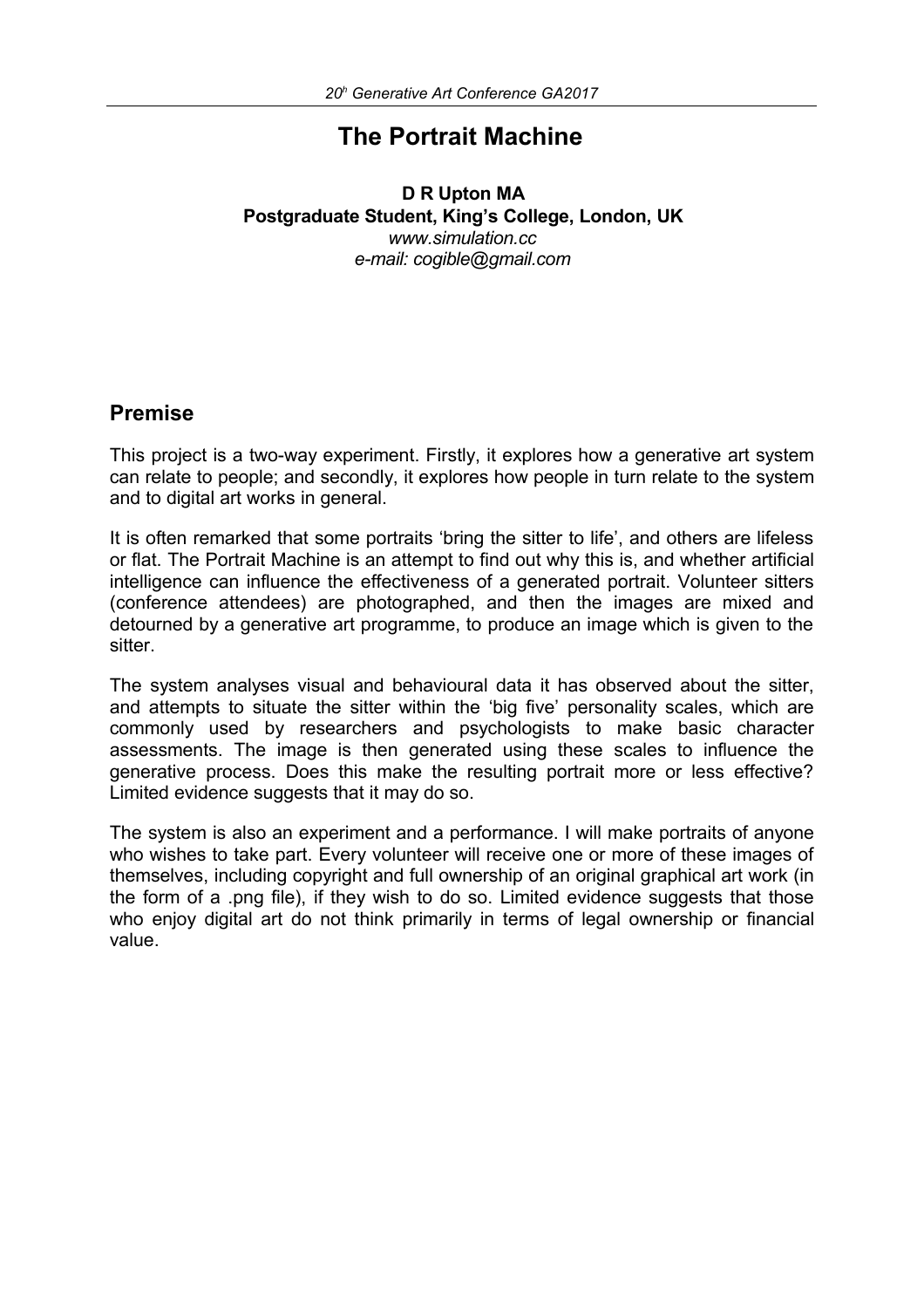## **1. Introduction**

This paper and demonstration will be a small-scale social experiment, to see how conference attendees respond to direct involvement with a generative artistic process, and how sensitively the process can respond to them.

Throughout the GA2017 conference, for example during refreshment breaks, attendees will be invited to have portraits generated for them, pavement-artist style, but by my laptop. These will combine images, live feeds, and random elements, into a composite 'interpretative' portrait in their environment at an instant in time and space.

Several portraits can be generated for each sitter, who can select one, which will be given to her or him, in the form of .html or .png code emailed to them, or downloaded to a memory stick the sitter supplies.

The objective of this process is to examine the ways in which a machine can relate to people, and people to a machine and its products.

## **2. When is a portrait 'successful'?**

Portraits have been a staple of art for a long time, though traditional artists lost their monopoly after the invention of photography. For a human to paint or draw a good portrait demands a high degree of skill. Yet it is quite difficult to evaluate whether a portrait is 'good' or not.

Kant held that art was disinterested – that we have no desire to make use of the art work to a further end, but only wish to contemplate it. [1] Portraits are perhaps an exception to this view, since they serve not only as mementos of the sitter, but also as explanations or impressions of their deeper character. Photography allows us to make more or less accurate records of the shape of a face, but it seems generally to be agreed that not only painted but also photographic portraits differ in how well they 'explain' or elucidate the sitter.

Classical views of art make much of a painter's ability to 'interpret', rather than just represent, the sitter. Henry James spoke of good portraits having "the quality in light of which the artist sees deep into his subject, undergoes it, absorbs it, becomes patient with it, and almost reverent, and, in short, enlarges and humanizes the technical problem". [2]

The really good portrait, in other words, might be said to combine an accurate record of the shape of a face, a set of psychological insights, and the 'disinterested' aesthetic appeal of a beautiful object.

Photography is generally thought to produce an accurate record, though of course this can be distorted in many ways.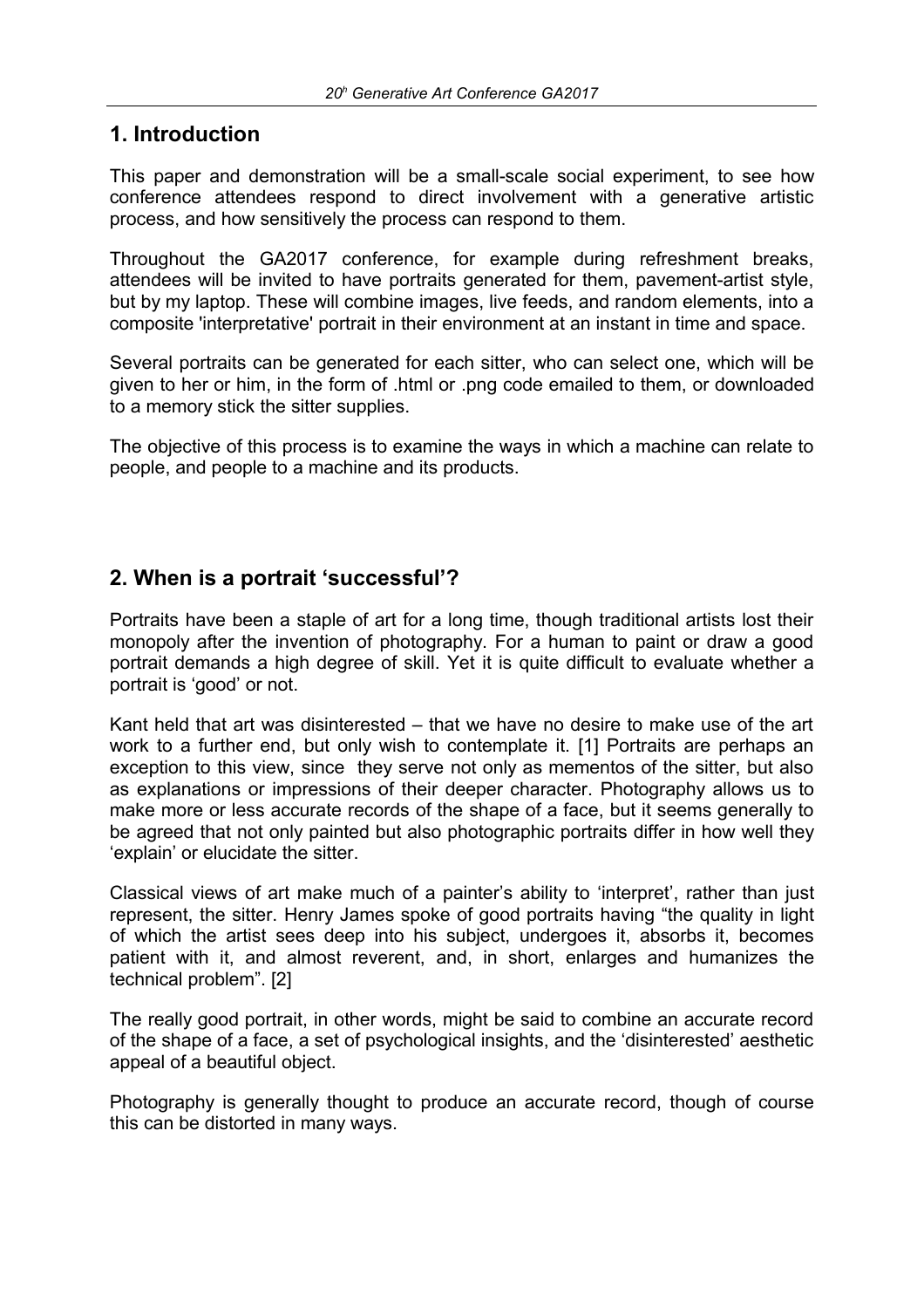But can an artificial system produce psychological insights? If a real artist were painting the sitter, he or she would rely on a brief acquaintance, making judgements based on the sitter's appearance, manner, conversation, and so on. These judgements would then have an impact on the way the artist painted the portrait. The Portrait Machine attempts to mimic some of the observations that the artist could make during a short acquaintance with the sitter.

Whether the system can produce objects with 'aesthetic appeal' is a difficult question, which is not covered by this paper. There is much controversy over 'beauty', and whether this is an absolute quality or simply a set of social conventions. Perhaps it is a personal decision whether some of the images produced 'look good' or not. Two examples produced by The Portrait Machine are offered, so the reader can decide.



# **3. Gathering data about people: the 'Big Five' traits**

When someone volunteers to act as a sitter, three photographs are taken, using a webcam. Two of these may be used in the portrait, the third, of the sitter's clothing, is analysed by the system. The system also observes the sitter's behaviour both during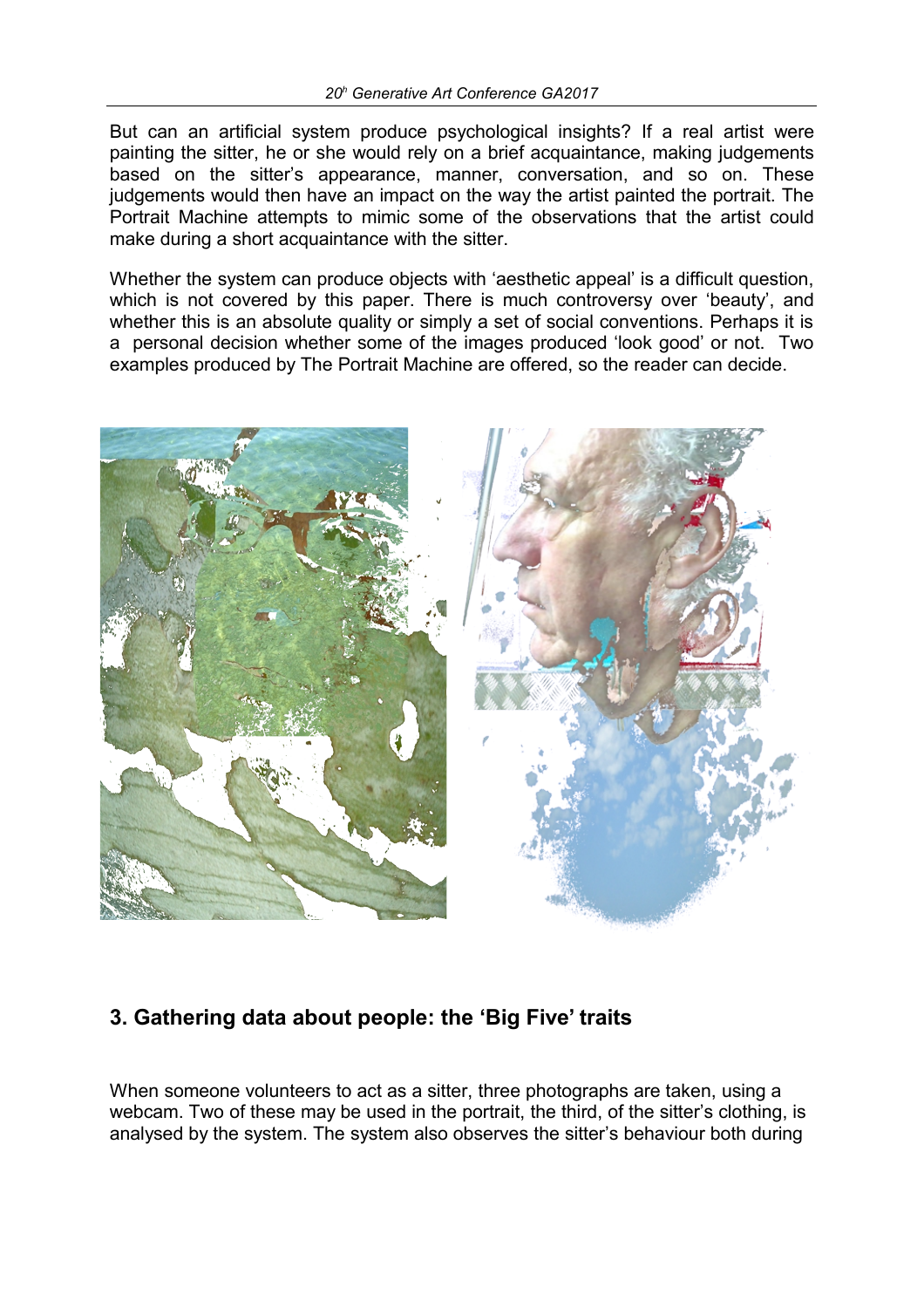the sitting process, and in a simple task. Visual and behavioural measures are made from these observations.

The analysis is structured around the 'big five' personality traits. According to Gosling et al, "The Big-Five framework enjoys considerable support and has become the most widely used and extensively researched model of personality." [2]

The 'big five' scales have been summed up [3] as:

#### **E - EXTRAVERSION, ENERGY, ENTHUSIASM (I)**

#### **A - AGREEABLENESS, ALTRUISM, AFFECTION (II)**

**C - CONSCIENTIOUSNESS, CONTROL, CONSTRAINT (III)** 

**N - NEUROTICISM, NEGATIVE AFFECTIVITY, NERVOUSNESS (IV)**

#### **O - OPENNESS, ORIGINALITY, OPEN-MINDEDNESS (V)**

Suitably re-ordered, they offer the mnemonic OCEAN. Psychologists see them as the most significant characteristics, and measure the extent to which any individual subjects exhibits each characteristic. Measurement is normally done using questionnaires or interviews.

The core of The Portrait Machine is an attempt to use its own measurements to place the sitter on the OCEAN scales.

As an example, the sitter is asked to write 'three sentences', in three boxes on a form. (No further explanation is given.) When the sitter presses 'enter' on the form, the system looks only at:

- 1. the number of words and characters in each box
- 2. the timing with which the sitter writes in the boxes (eg do they go back and correct themselves? Do they take longer over one box than the others?)

The system scores the complexity or simplicity of the sentences (long sentences with long words, or short sentences?). It also looks at the comparative lengths ( is one sentence longer than the others, or are they all about the same). It also looks at the fluency with which they entered the sentences, whether they hesitated or not, and whether they went back to make corrections. The actual 'content' of the sentences, or indeed whether they are grammatically sentences or not, is not noticed.

As a second example, the photograph of the sitter's clothing is analysed to identify

- colourfulness (eg how many colours are used)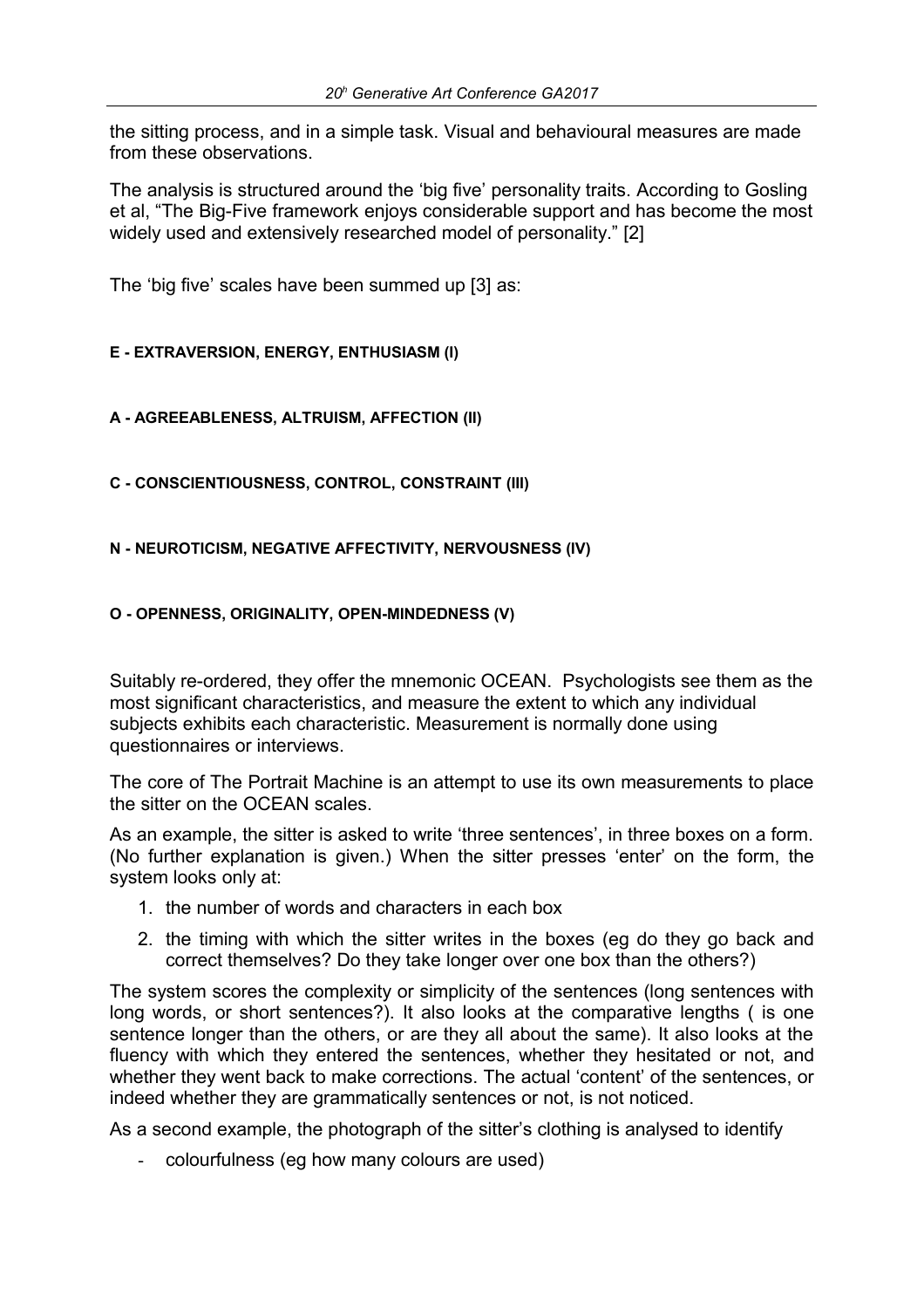- saturation and brightness of colours

Once these and other 'scores' have been built up, they are translated into assumptions on the 'big five' personality scores, using a matrix. This matrix is to some extent arbitrary, but in many cases the links between observations and the Big Five types seem justifiable. For instance, someone who goes back and corrects 'sentences' scores more highly on 'conscientiousness', although a sitter who makes a large number of corrections scores lower on 'emotional stability'. Someone with brightly coloured clothing is judged more likely to be extraverted, and so on.

This is not meant as a serious psychological evaluation. It depends on many assumptions. However, from it the system makes a guided but random selection of colours, layout, background, other images and so on, designed to express or embody this mix of personality traits.

# **3. How does the system turn analysis into an image?**

The Big Five 'scores' are used to provide a set of instructions to the drawing software, and three images generated. The generation process involves

- 1. overall composition of the image. The system chooses from several 'wire frame' templates, controlling the complexity, symmetry and balance of the final image.
- 2. selecting none or more from a library of background images.
- 3. blending the selected images with one or both of the webcam images of the sitter, which are placed in the selected template.

All these decisions are taken by a set of algorithms, which attempt to match OCEAN characteristics to the image being generated: for example,

- **1.** how many images are to be used? (Conscientiousness, constraint/ openness, originality/ energy, enthusiasm, ).
- **2.** How balanced should these images be? (Conscientiousness, control/ neuroticism nervousness ).
- **3.** Should the colours be bright or dull? (extraversion, energy/ neuroticism, nervousness/ openness, originality)?

The matrix which controls this process is in a sense the heart of the system. It is partly controlled by observations, partly by random selections within categories selected after observations, and partly on a totally random basis.

# **4. How do people react to the system?**

The other half of this experiment is to see how humans react to the machine.

The first observable variable is whether individuals allow themselves to be portrait subjects at all. At conferences such as GA2017 one would expect a degree of